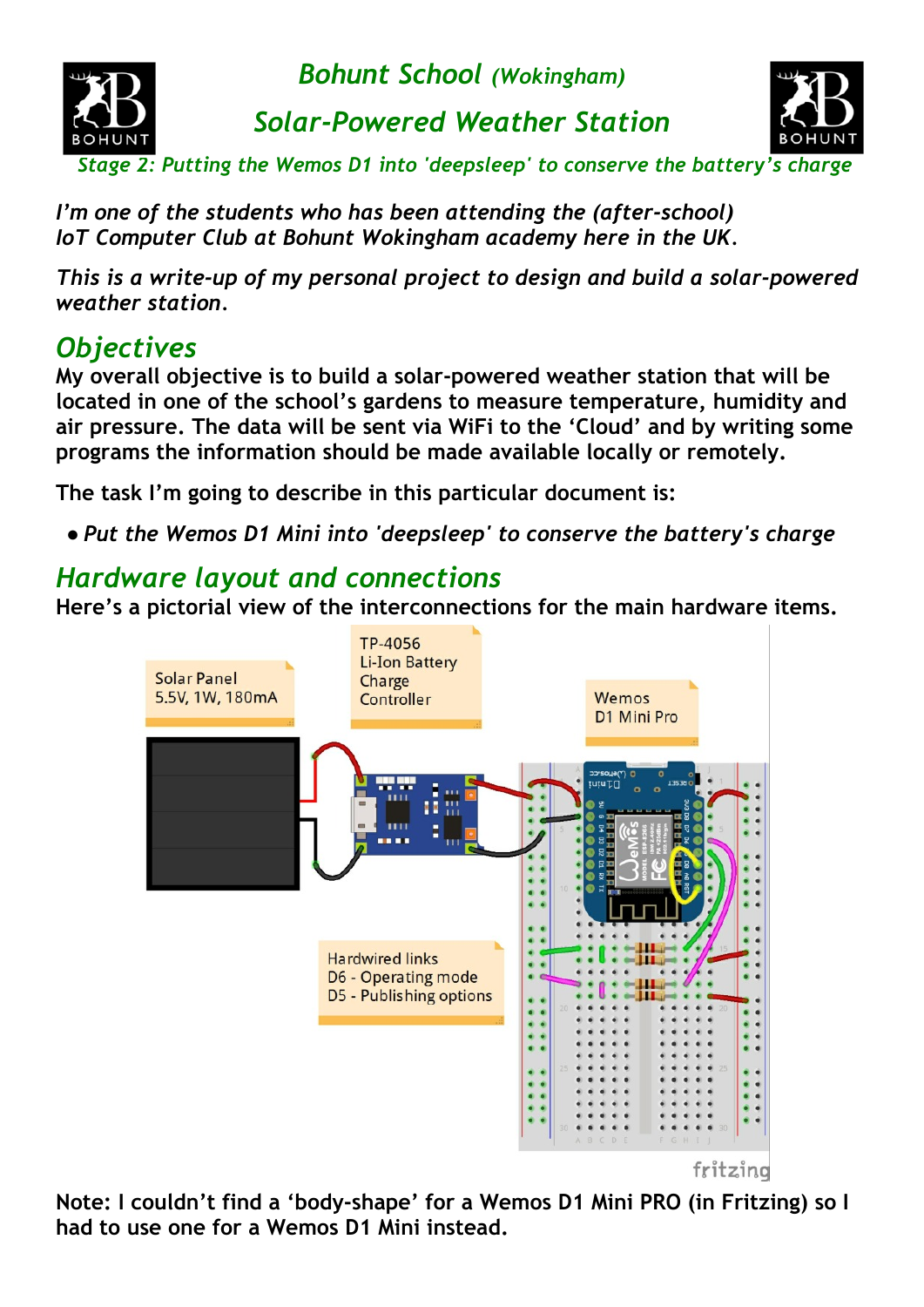

*Solar-Powered Weather Station*



 *Stage 2: Putting the Wemos D1 into 'deepsleep' to conserve the battery's charge*

**I've also omitted the connections to the Li-Ion battery in order to keep the diagram simple and uncluttered.**

**So the outputs from the solar-panel are connected to the TP-4056 (Li-Ion battery charging controller) and the outputs from the TP-4056 are wired to the 5V and G pins on the Wemos.**

**There is a wire-link between D0 and RST, which is used to bring the Wemos out of 'deepsleep'. If you forget to make this connection then things won't work.**

**There are a couple of hard-wired connections for D6 and D5. These are formed by the two sets of 1K resistors that go from +3V3 to D6 and D5 respectively.**

**The diagram (shown on the previous page) have links (shown in green and purple) that take the mid-point of the resistor chain to ground. This means that D6 and D5 will be at 0V or logic '0'.**

**If you remove the links (remove the short green and/or purple wires) then D6 and/or D5 will rise towards +3V3 or logic '1'.**

**The logic value on D6 and D5 is sensed by the 'rule-set' in the Wemos firmware and used to carry out specific tasks (described below).**

### *Task settings (D6)*

**If D6 is a logic '1' - Node-RED controls the Wemos going into 'deepsleep'.**

**If D6 is a logic '0' - Wemos controls the Wemos going into 'deepsleep'**

### *Task settings (D5)*

**If D5 is a logic '1' - Publish readings to Node-RED**

**If D5 is a logic '0' - Publish readings to Node-RED and to ThingSpeak**

**The D6 settings are really useful as it means Node-RED can inhibit the normal** *'sleep, wake-up, send information, go back to sleep'* **cycle of the Wemos, so you have a chance to log-in to the web maintenance panel and make changes.**

### *Device Driver settings (Wemos D1 Mini)*

**On the next page is a screen-shot of the Devices tab available within the ESP Easy firmware.**

**There is a 'switch input' configured on D6 and D5 (Tasks 2 and 3), a 'generic dummy device' as Task 1 and a 'generic system information' as Task 4.**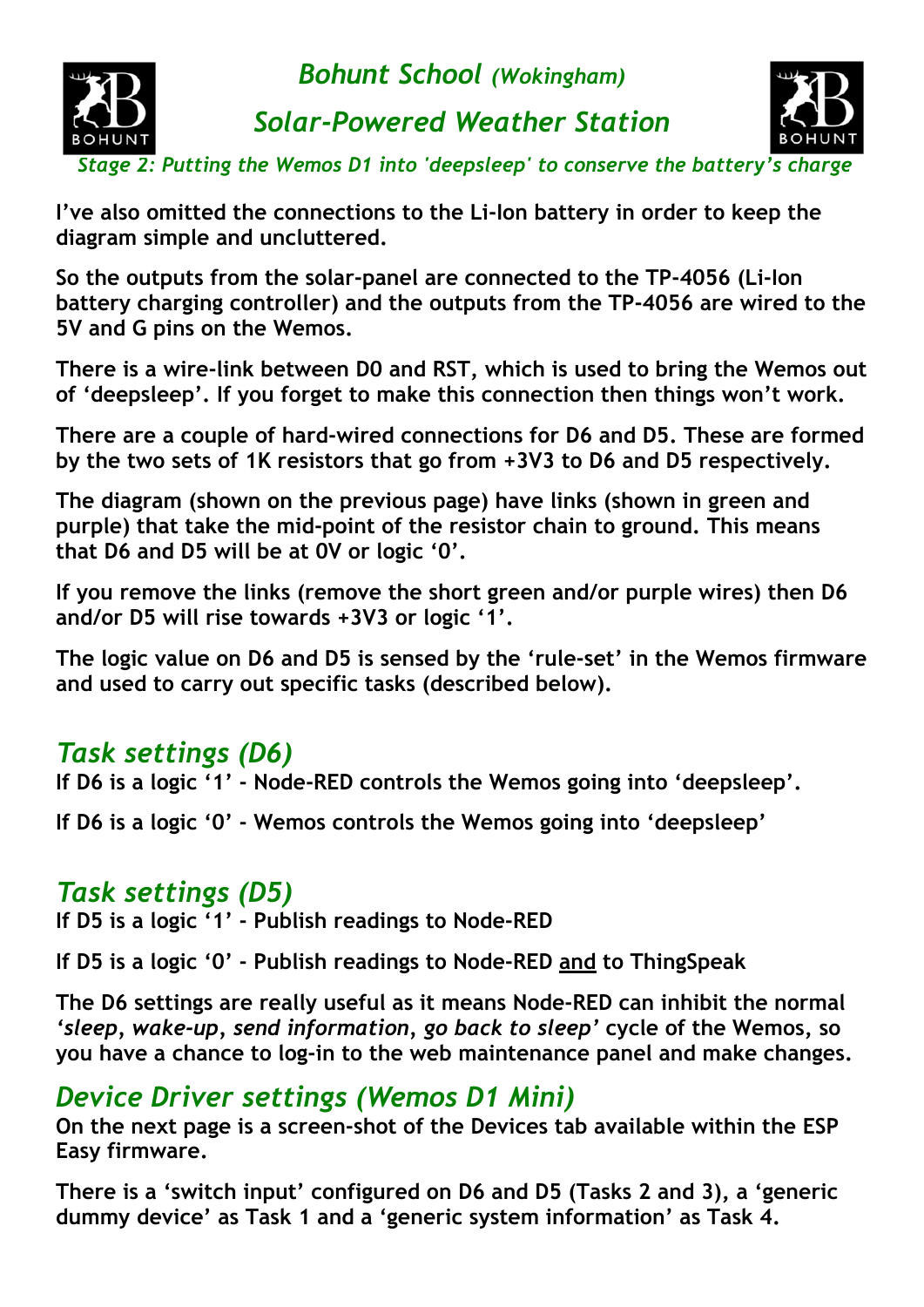*Solar-Powered Weather Station*



 *Stage 2: Putting the Wemos D1 into 'deepsleep' to conserve the battery's charge*

#### **Screen-shot of the 'Devices' tab in ESP Easy**

|  | <b>ESP Easy Mega: node66</b> |
|--|------------------------------|
|  |                              |

| Ò<br>$\left\vert \mathbf{r}\right\vert \mathbf{r}$<br>Λ<br>⊠<br>$\rightarrow$ |               |                |                        |             |      |           |                  |                                                                                                                       |
|-------------------------------------------------------------------------------|---------------|----------------|------------------------|-------------|------|-----------|------------------|-----------------------------------------------------------------------------------------------------------------------|
|                                                                               | <b>Task</b>   | <b>Enabled</b> | <b>Device</b>          | <b>Name</b> | Port | Ctr (IDX) | <b>GPIO</b>      | <b>Values</b>                                                                                                         |
| Edit                                                                          | 1             | $\checkmark$   | Generic - Dummy Device | wemos       |      |           |                  | sleeptime:<br>$6^{\circ}$<br>fixedsleeptime:<br>600<br>donotsleep:<br>$\blacktriangleleft$<br>debug:<br>$\boxed{0.0}$ |
| Edit                                                                          | $\mathcal{P}$ | √              | Switch input - Switch  | switch_d6   |      |           | GPIO-12   SW_d6: | $\vert$ 1                                                                                                             |
| Edit                                                                          | 3             | $\checkmark$   | Switch input - Switch  | switch_d5   |      |           | GPIO-14 SW_d5:   |                                                                                                                       |
| Edit                                                                          | 4             | $\checkmark$   | Generic - System Info  | sysinfo     |      |           |                  | seconds:<br>$\overline{7}$<br>strength:<br>$-72$<br>ip_address:<br>66<br>0.00                                         |

### *Wemos D1 Mini - Rule-set 1*

**Here's the first part of the rule-set.**

```
// Link D0 and RST for wake-up at the end of DeepSleep
// D5 is used to select whether to publish to ThingSpeak or not
// D5=1 (pulled-hi) Publish to Node-RED
// D5=0 (grounded) Publish to Node-RED and ThingSpeak
//
// D6 is used as an input to sense the operating mode
// D6=1 (pulled-hi) Node-RED invokes DeepSleep
// D6=0 (grounded) Wemos invokes DeepSleep
//
// D7 connects to the base of a BJT
// Logic '0' turns BJT 'off'
// Logic '1' turns BJT 'on'
on MQTT#Connected do
    TaskValueSet,1,3,0 //Clear the flag wemos#donotsleep=0
    TaskValueSet,1,2,600 //Set wemos#fixedsleeptime to 10 minutes
    gpio,13,1 //Set D7 to logic '1' to turn BJT 'on'
    timerSet,1,6 //Delay 6 secs to allow AUX devices to become active
                 //and take a couple of readings
```
**endon**

**When the Wemos wakes up (from 'deepsleep') and successfully connects to the MQTT broker it sets two TaskValues. One is a flag for 'wemos#donotsleep' to zero (false) and 'wemos#fixedsleeptime' to 600 seconds (i.e. 10-minutes).**

**The rule-set also sets D7 to a logic '1' (this is used to switch-on power to the auxiliary devices - more about this in the next document).**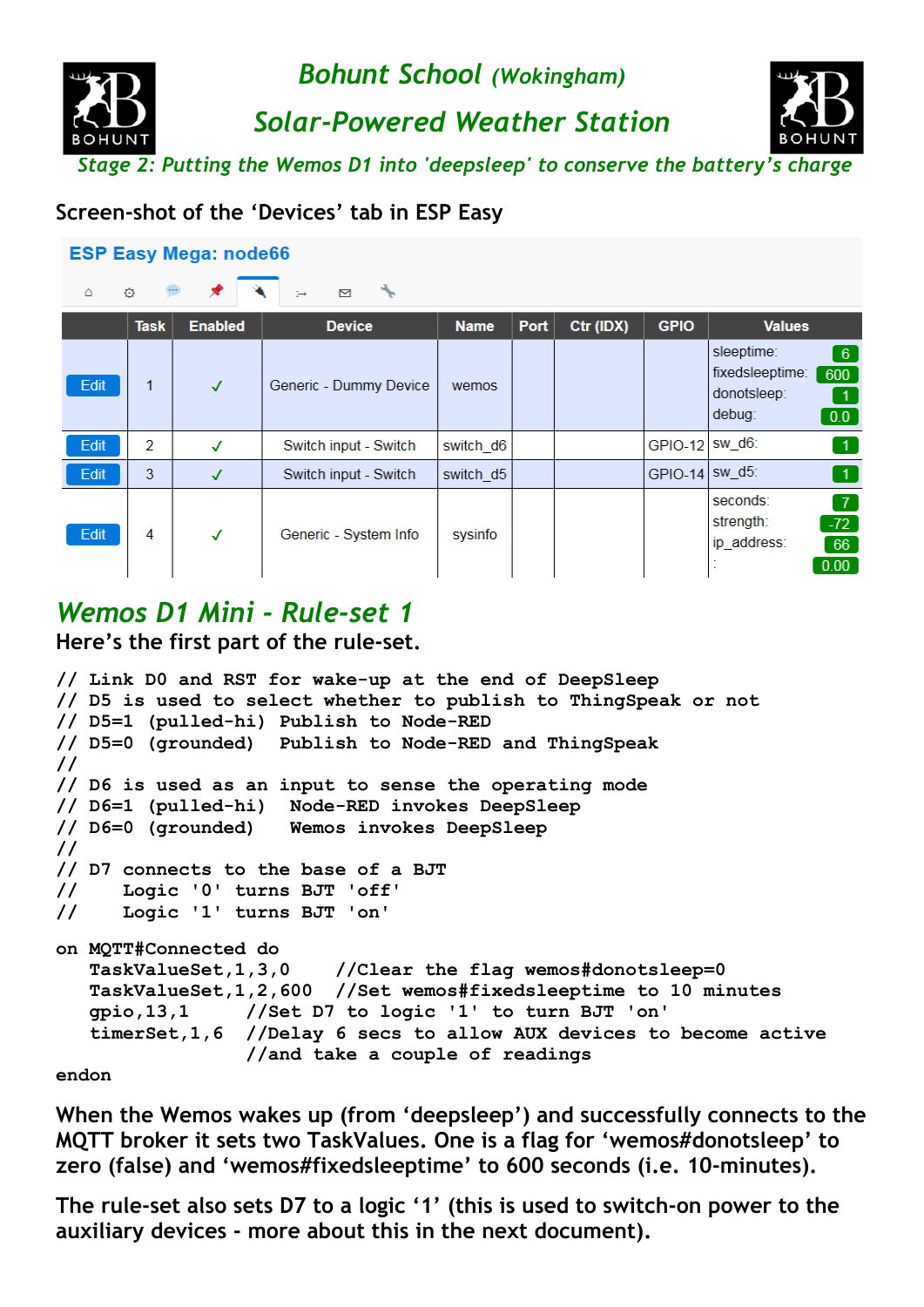

**Timer1 is triggered for 6 seconds, which should be enough time for the auxiliary devices to power-up and takes some readings.**

**The next part of the Rule-Set is…**

|       | on Rules#Timer=1 do<br>event publishReadings<br>timerSet, 2, 3 | //Publish readings to Node-RED and ThingSpeak<br>//Allow 3 sec for Node-RED to send<br>'event, doNotSleep=1'                           |
|-------|----------------------------------------------------------------|----------------------------------------------------------------------------------------------------------------------------------------|
| endon |                                                                |                                                                                                                                        |
| endon | on Rules#Timer=2 do<br>qpio, 13, 0<br>timerSet, 3, 1<br>endif  | if [switch d6#sw d6]=0 and [wemos#donotsleep]=0<br>//Set D7 to logic '0' to turn BJT 'off'<br>//1 second delay then go in to DeepSleep |

**When 'timer1' expires an event to publish the transducer readings to Node-RED is called and then another timer is fired (i.e. timer2 for 3 seconds).**

**When 'timer2' expires the Rule-Set checks if D6=0 and the flag 'donotsleep' is zero (false). If both conditions are satisfied (signifying the Wemos is controlling if it goes into 'deepsleep') then 'timer3' is fired for 1-second**

**If the conditions are not satisfied (signifying Node-RED is controlling if the Wemos goes into 'deepsleep') then nothing happens (Wemos remains 'awake').**

**When 'timer3' expires the Wemos enters 'deepsleep' for a fixed time.**

```
on Rules#Timer=3 do
    deepsleep,[wemos#fixedsleeptime]
endon
```
**If the Wemos remains 'awake' then it can be triggered by Node-RED sending an event called 'SampleThenSleep' to the Wemos (detected by the Rule-Set).**

```
on SampleThenSleep do
   TaskValueSet,1,1,%eventvalue1%
                             //Set wemos#sleeptime from %eventvalue1%
   event publishReadings //Rule Set 2
    if [wemos#sleeptime]>0
      timerSet,4,3 //Delay for 3-sec then go in to DeepSleep
   endif
endon
```
**A parameter can be sent with the event to put the Wemos to sleep for a specified time or not.**

 **e.g. SampleThenSleep=6 // Sends the Wemos to sleep for 6-seconds**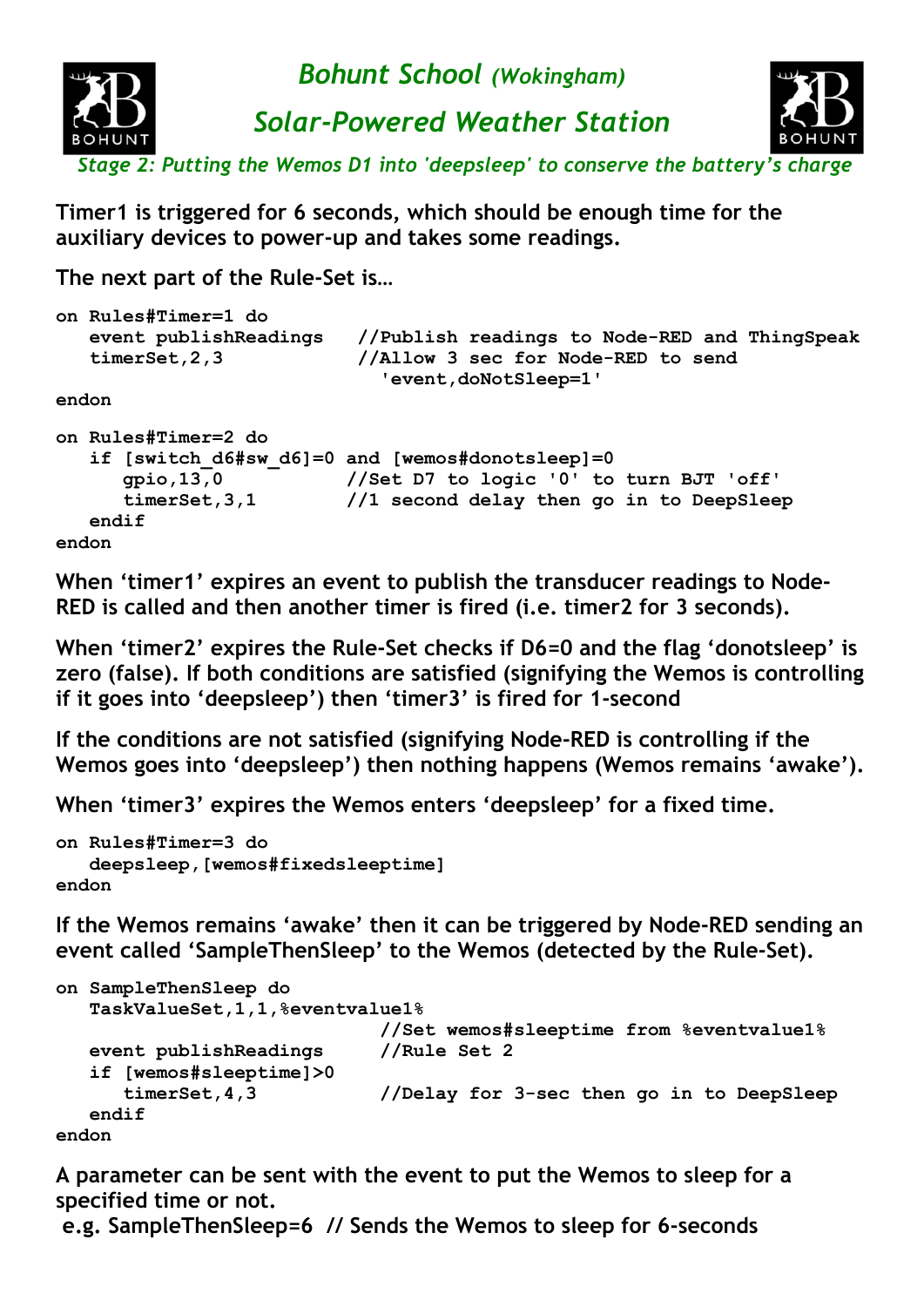

*Solar-Powered Weather Station*



 *Stage 2: Putting the Wemos D1 into 'deepsleep' to conserve the battery's charge*

**There is an opportunity when the Wemos wakes up from 'deepsleep' and reports the transducer readings to Node-RED, for Node-RED to send an event to the Wemos to allow it to go back to sleep or keep it awake.**

**The event is named 'doNotSleep'. It basically sends a value which is a flag to tell the Wemos what to do.**

**For example, 'doNotSleep=0' sends the Wemos back to sleep.**

**And, 'doNotSleep=1' prevents the Wemos from going into 'deepsleep'.**

**Here's the rule-set in ESP Easy.**

```
on doNotSleep do
    TaskValueSet,1,3,%eventvalue1%
                       //Set wemos#donotsleep from %eventvalue1%
```
**endon**

**If you look back to the previous page you can see where the value of 'wemos#donotsleep' is checked (in the on Rules#Timer=2 do section).**

### *Node-RED flow*

**Here's the flow to control the 'deepsleep' operation inside the Wemos.**



**Note: The function nodes have been labelled with a letter and are described in detail on the next page.**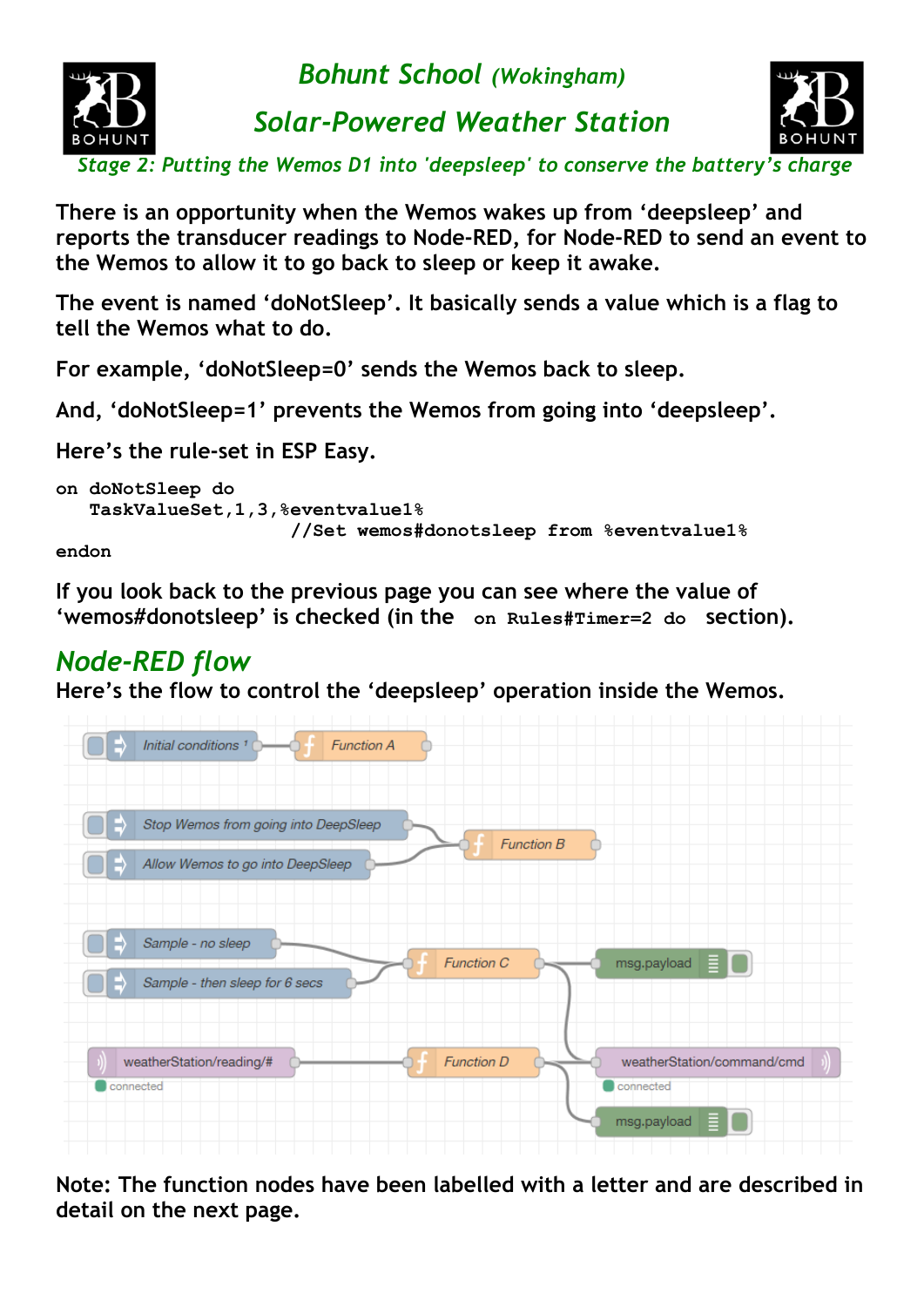



*Solar-Powered Weather Station*



 *Stage 2: Putting the Wemos D1 into 'deepsleep' to conserve the battery's charge*

#### *Function A*

**This function is executed when Node-RED start running the flow. It sets a named variable ("doNotSleep" to "off"). This variable is tested, at various places in the flow, to determine whether theWemos goes to sleep or not.**

| • Name   |               | <b>Function A</b>             |
|----------|---------------|-------------------------------|
| Function |               |                               |
| 1        |               | flow.set("doNotSleep","off"); |
|          | 2 return msg; |                               |
|          |               |                               |

### *Function B*

**This function is triggered whenever one of the 'inject' nodes are pressed.**

| • Name                        | <b>Function B</b>                          |
|-------------------------------|--------------------------------------------|
| $\sqrt{\frac{1}{2}}$ Function |                                            |
|                               | $1 \cdot$ if (msg.payload == 1) {          |
| 2                             | flow.set("doNotSleep","on");               |
| 3                             | node.status({text:"Do not sleep is ON"});  |
| $4 \rightarrow$               |                                            |
|                               | $5 \times$ else if (msg.payload ===0) {    |
| 6                             | flow.set("doNotSleep","off");              |
| 7                             | node.status({text:"Do not sleep is OFF"}); |
| $8 - \}$                      |                                            |
| 9                             |                                            |
| 10                            |                                            |

**It just changes the state of the named variable from the 'inject' node.**

# *Function C*

**This function sends an event command to the Wemos via the MQTT-Out node.**

| Name |              |             | <b>Function C</b>                             |  |
|------|--------------|-------------|-----------------------------------------------|--|
|      | Function     |             |                                               |  |
|      | $\mathbf{1}$ |             | $var time = msg.payload;$                     |  |
|      | 2            |             |                                               |  |
|      | з            |             | msg.payload = "event, SampleThenSleep="+time; |  |
|      | 4            | return msg; |                                               |  |
|      | 5            |             |                                               |  |
|      |              |             |                                               |  |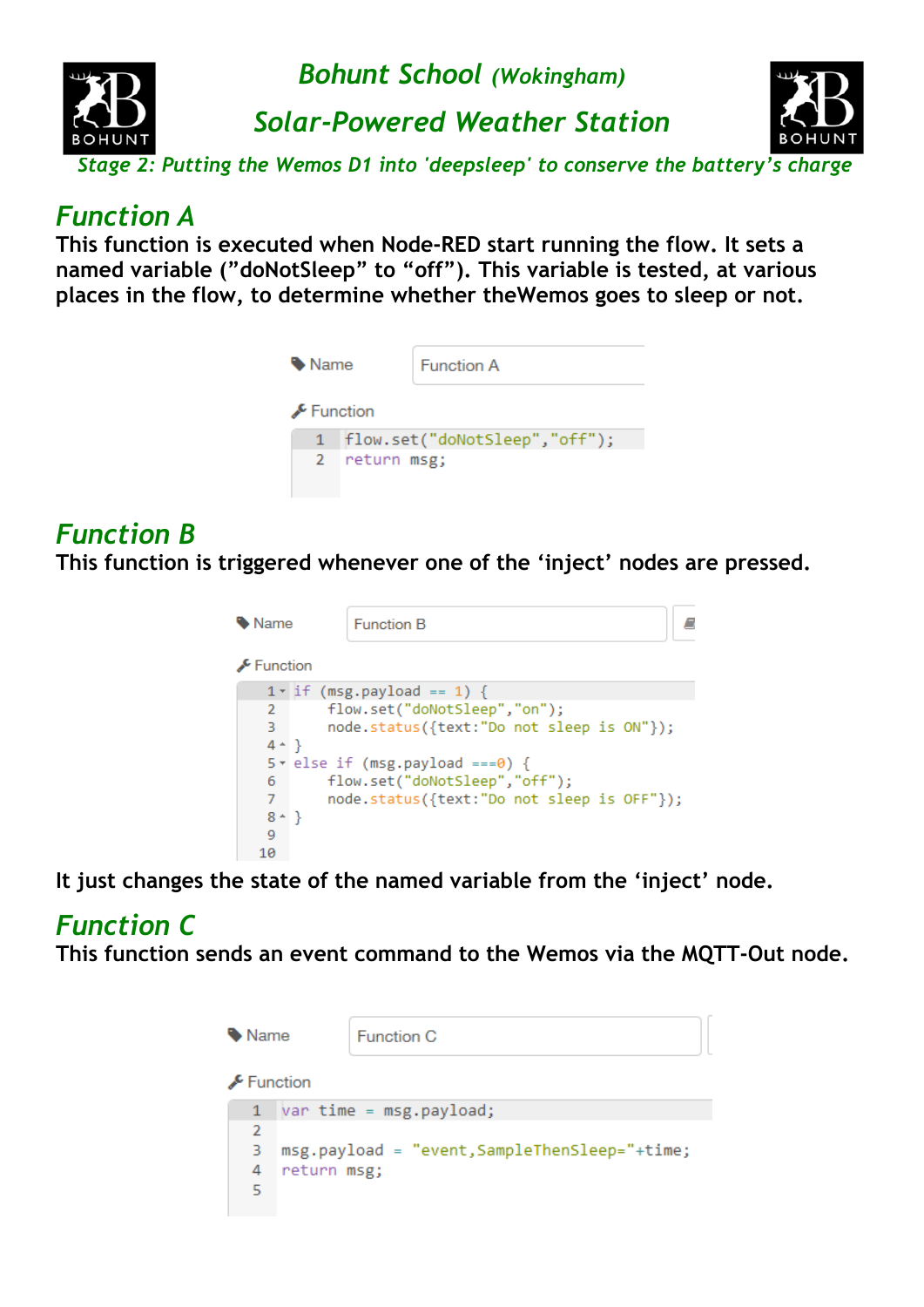

### *Function D*

**This function is triggered whenever the Wemos publishes a set of readings to Node-RED via the MQTT-In node.**

| • Name            | <b>Function D</b>                                                   |
|-------------------|---------------------------------------------------------------------|
| Function          |                                                                     |
| 1                 | $\vert$ var doNotSleep = flow.get("doNotSleep") $\vert\vert$ "off"; |
| 2                 |                                                                     |
|                   | $3 \cdot if (doNotSleep == "on")$ {                                 |
| 4                 | $msg.payload = "event,dolNotSleep=1";$                              |
| 5.                | return msg;                                                         |
| $6 \rightarrow$ } |                                                                     |
|                   | $7 \times$ else if (doNotSleep == "off") {                          |
| 8                 | msg.payload = "event,doNotSleep=0";                                 |
| 9                 | return msg;                                                         |
| $10 - \}$         |                                                                     |
| 11                |                                                                     |
|                   |                                                                     |

**The function gets the value of the named variable ("doNotSleep") and depending on its state sends a specific event command to the Wemos.**

**This can be used to override the D6 switch setting in the Wemos, so Node-RED can take control over whether the Wemos goes to sleep or not.**

## *BeeBotte (MQTT portal)*

**As I wanted to be able to see the various readings from the Wemos at my home as well as school, I registered for an account with… [https://beebotte.com](https://beebotte.com/)**

**This means the MQTT-Out and MQTT-In nodes (shown on the previous page) send and receive data with 'beebotte'.**

**Here are the settings for the MQTT-Out node.**

| Server         | BeeBotte weather station   |  |
|----------------|----------------------------|--|
| <b>三 Topic</b> | weatherStation/command/cmd |  |
| QoS<br>GD)     | <b>う Retain</b>            |  |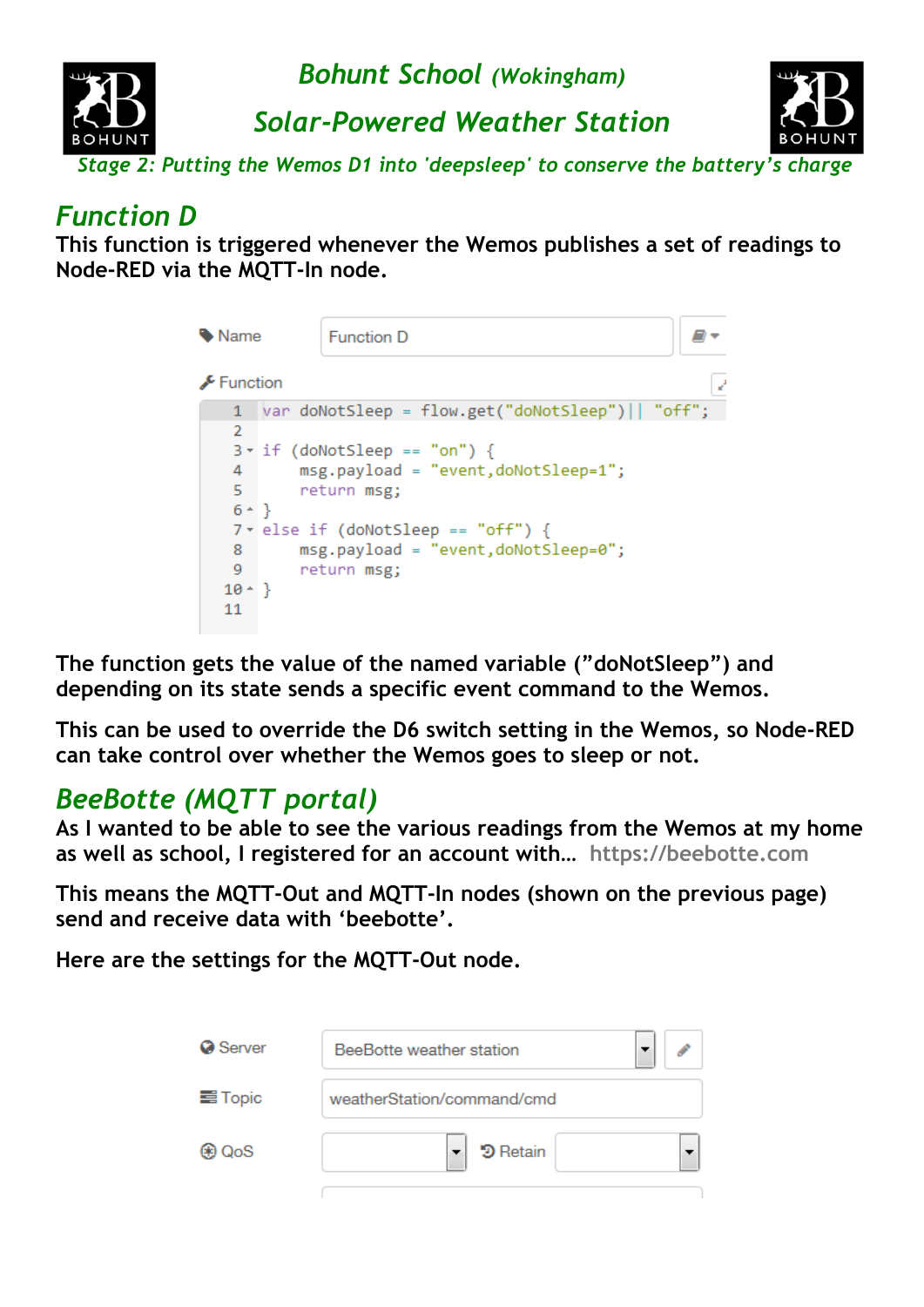

**Here are the settings for the MQTT-In node.**

| <b>O</b> Server | BeeBotte weather station |
|-----------------|--------------------------|
| <b>三 Topic</b>  | weatherStation/reading/# |
| ⊕ QoS           | 2<br>▼                   |
| <b>■ Output</b> | a parsed JSON object     |
| Name            | Name                     |

**Note: I took advantage of this nodes ability to output a 'parsed JSON object'.**

**If the ability to remotely monitor the weather station is not needed then you could make use of a MQTT broker running on your Raspberry Pi**

### *Basic experiments*

**Stage 2 of my project had two key objectives:**

- **● To work out how to put the Wemos into 'deepsleep' for a certain amount of time**
- **● To monitor the output voltage of the solar panel and the state of charge of the Li-Ion battery**

**To measure the output voltage of the solar panel I made a simple voltage divider consisting of two 10K resistors wired in series across the battery. The mid-point was taken to an input on an ADS1115 (4 channel analog multiplexer and analogue to digital converter).**

**I used the same arrangement to measure the output voltage of the Li-Ion battery (which is wired to the 5V pin on the Wemos board) and the voltage on the 3V3 pin of the Wemos.**

**Whenever the Wemos wakes up from 'deepsleep' it publishes these values together with some system parameters (WiFi name, WiFi signal strength and IP address) to Node-RED where they are plotted on a graph.**

**This means I could see what was happening to the solar panel and the important voltages on the Wemos.**